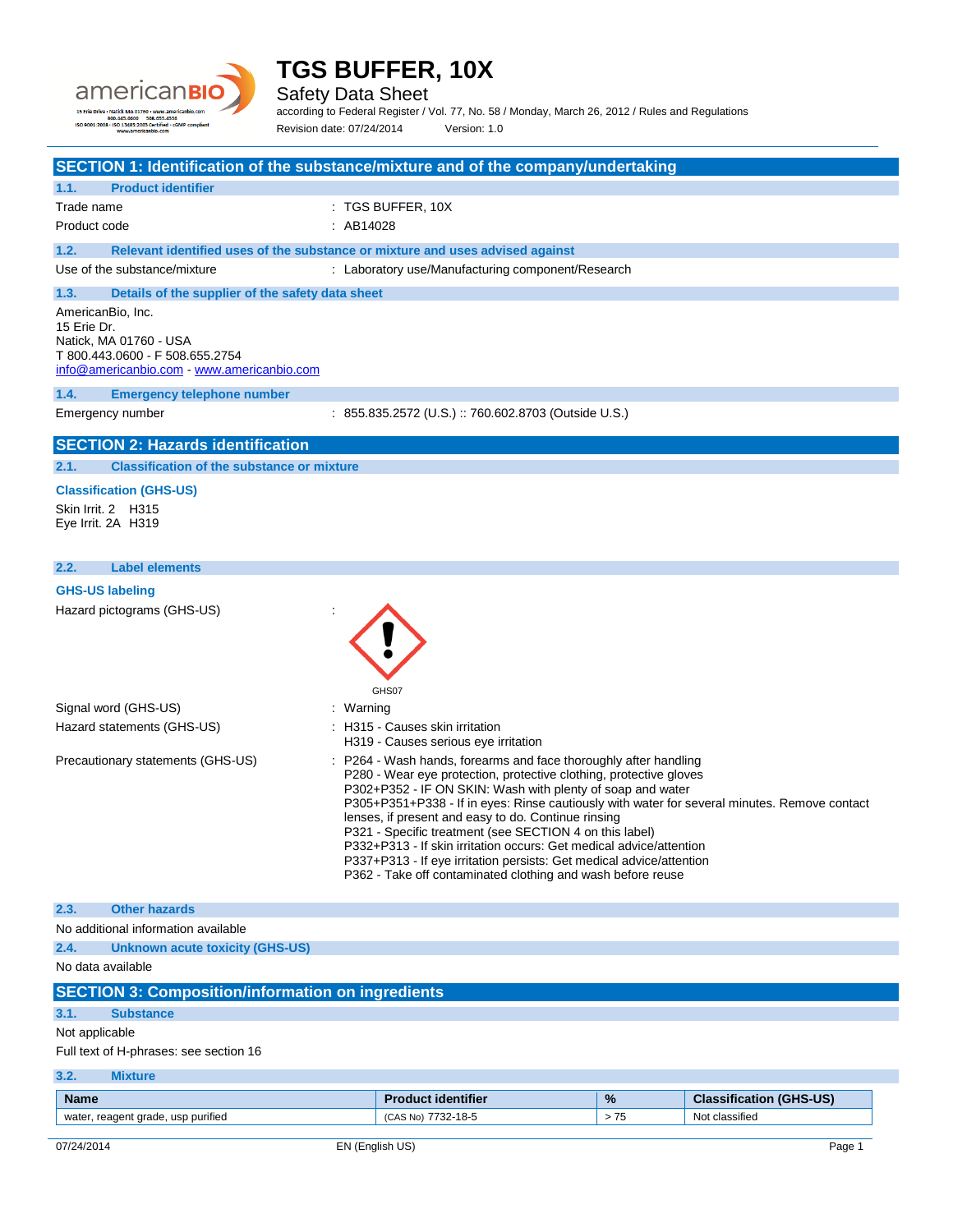### Safety Data Sheet

according to Federal Register / Vol. 77, No. 58 / Monday, March 26, 2012 / Rules and Regulations

| <b>Name</b>                             |                                                             | <b>Product identifier</b>                                                                                                                                                  | %         | <b>Classification (GHS-US)</b>                                                                                                                                                                          |
|-----------------------------------------|-------------------------------------------------------------|----------------------------------------------------------------------------------------------------------------------------------------------------------------------------|-----------|---------------------------------------------------------------------------------------------------------------------------------------------------------------------------------------------------------|
| glycine                                 |                                                             | (CAS No) 56-40-6                                                                                                                                                           | $10 - 20$ | Not classified                                                                                                                                                                                          |
| tris(hydroxymethyl)aminomethane         |                                                             | (CAS No) 77-86-1                                                                                                                                                           | < 10      | Skin Irrit. 2, H315<br>Eye Irrit. 2A, H319<br>STOT SE 3, H335                                                                                                                                           |
| sodium dodecyl sulfate                  |                                                             | (CAS No) 151-21-3                                                                                                                                                          | < 1       | Acute Tox. 4 (Oral), H302<br>Acute Tox. 4 (Dermal), H312                                                                                                                                                |
| <b>SECTION 4: First aid measures</b>    |                                                             |                                                                                                                                                                            |           |                                                                                                                                                                                                         |
| 4.1.                                    | <b>Description of first aid measures</b>                    |                                                                                                                                                                            |           |                                                                                                                                                                                                         |
| First-aid measures general              |                                                             | (show the label where possible).                                                                                                                                           |           | : Never give anything by mouth to an unconscious person. If you feel unwell, seek medical advice                                                                                                        |
| First-aid measures after inhalation     |                                                             | : Assure fresh air breathing. Allow the victim to rest.                                                                                                                    |           |                                                                                                                                                                                                         |
| First-aid measures after skin contact   |                                                             | Consult a doctor/medical service on this label).                                                                                                                           |           | : Wash with plenty of soap and water. Wash contaminated clothing before reuse. If skin irritation<br>occurs: Consult a doctor/medical service. Get medical advice/attention. Specific treatment (see    |
| First-aid measures after eye contact    |                                                             | minutes. Remove contact lenses, if present and easy to do. Continue rinsing. Get medical<br>advice/attention.                                                              |           | Rinse cautiously with water for several minutes. Remove contact lenses, if present and easy to<br>do. Continue rinsing. If eye irritation persists: IF IN EYES: Rinse cautiously with water for several |
| First-aid measures after ingestion      |                                                             | : Rinse mouth. Do NOT induce vomiting. Obtain emergency medical attention.                                                                                                 |           |                                                                                                                                                                                                         |
| 4.2.                                    | Most important symptoms and effects, both acute and delayed |                                                                                                                                                                            |           |                                                                                                                                                                                                         |
| Symptoms/injuries after skin contact    |                                                             | : Causes skin irritation.                                                                                                                                                  |           |                                                                                                                                                                                                         |
| Symptoms/injuries after eye contact     |                                                             | : Causes serious eye irritation.                                                                                                                                           |           |                                                                                                                                                                                                         |
| 4.3.                                    |                                                             | Indication of any immediate medical attention and special treatment needed                                                                                                 |           |                                                                                                                                                                                                         |
| No additional information available     |                                                             |                                                                                                                                                                            |           |                                                                                                                                                                                                         |
| <b>SECTION 5: Firefighting measures</b> |                                                             |                                                                                                                                                                            |           |                                                                                                                                                                                                         |
| 5.1.<br><b>Extinguishing media</b>      |                                                             |                                                                                                                                                                            |           |                                                                                                                                                                                                         |
| suitable extinguishing media            |                                                             | : Foam. Dry powder. Carbon dioxide. Water spray. Sand.                                                                                                                     |           |                                                                                                                                                                                                         |
| Unsuitable extinguishing media          |                                                             | : Do not use a heavy water stream.                                                                                                                                         |           |                                                                                                                                                                                                         |
| 5.2.                                    | Special hazards arising from the substance or mixture       |                                                                                                                                                                            |           |                                                                                                                                                                                                         |
| No additional information available     |                                                             |                                                                                                                                                                            |           |                                                                                                                                                                                                         |
| 5.3.<br><b>Advice for firefighters</b>  |                                                             |                                                                                                                                                                            |           |                                                                                                                                                                                                         |
| Firefighting instructions               |                                                             | : Use water spray or fog for cooling exposed containers. Exercise caution when fighting any                                                                                |           |                                                                                                                                                                                                         |
| Protection during firefighting          |                                                             | chemical fire. Avoid (reject) fire-fighting water to enter environment.<br>: Do not enter fire area without proper protective equipment, including respiratory protection. |           |                                                                                                                                                                                                         |
|                                         |                                                             |                                                                                                                                                                            |           |                                                                                                                                                                                                         |
|                                         | <b>SECTION 6: Accidental release measures</b>               |                                                                                                                                                                            |           |                                                                                                                                                                                                         |
| 6.1.                                    |                                                             | Personal precautions, protective equipment and emergency procedures                                                                                                        |           |                                                                                                                                                                                                         |
| 6.1.1.                                  | For non-emergency personnel                                 |                                                                                                                                                                            |           |                                                                                                                                                                                                         |
| Emergency procedures                    |                                                             | : Evacuate unnecessary personnel.                                                                                                                                          |           |                                                                                                                                                                                                         |
| 6.1.2.                                  | For emergency responders                                    |                                                                                                                                                                            |           |                                                                                                                                                                                                         |
| Protective equipment                    |                                                             | : Equip cleanup crew with proper protection.                                                                                                                               |           |                                                                                                                                                                                                         |
| Emergency procedures                    |                                                             | : Ventilate area.                                                                                                                                                          |           |                                                                                                                                                                                                         |
| 6.2.                                    | <b>Environmental precautions</b>                            |                                                                                                                                                                            |           |                                                                                                                                                                                                         |
|                                         |                                                             | Prevent entry to sewers and public waters. Notify authorities if liquid enters sewers or public waters.                                                                    |           |                                                                                                                                                                                                         |
| 6.3.                                    | Methods and material for containment and cleaning up        |                                                                                                                                                                            |           |                                                                                                                                                                                                         |
| Methods for cleaning up                 |                                                             | spillage. Store away from other materials.                                                                                                                                 |           | : Soak up spills with inert solids, such as clay or diatomaceous earth as soon as possible. Collect                                                                                                     |
| 6.4.                                    | <b>Reference to other sections</b>                          |                                                                                                                                                                            |           |                                                                                                                                                                                                         |

See Heading 8. Exposure controls and personal protection.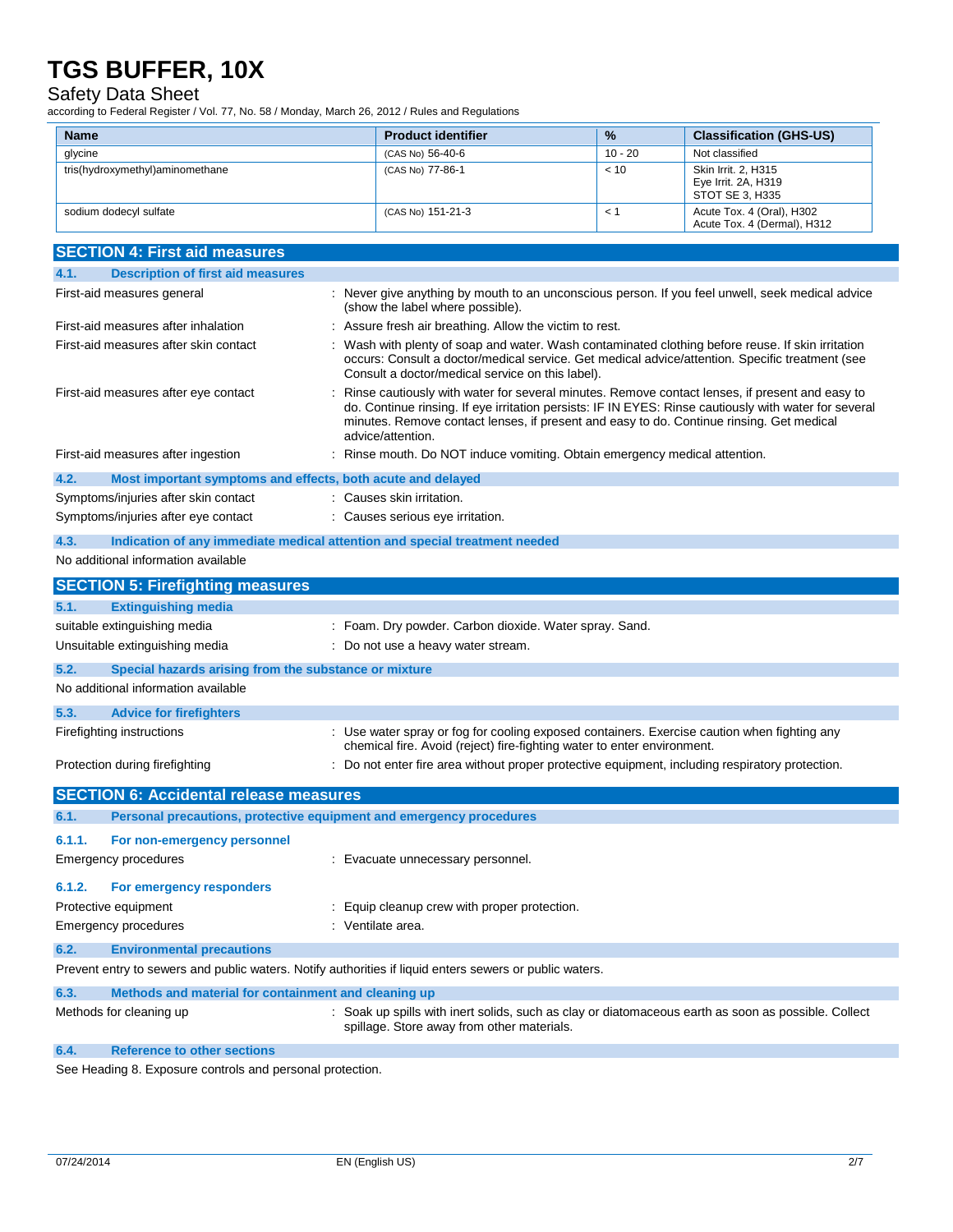## Safety Data Sheet

according to Federal Register / Vol. 77, No. 58 / Monday, March 26, 2012 / Rules and Regulations

| <b>SECTION 7: Handling and storage</b>                               |                                                                                                                                                                                            |
|----------------------------------------------------------------------|--------------------------------------------------------------------------------------------------------------------------------------------------------------------------------------------|
| <b>Precautions for safe handling</b><br>7.1.                         |                                                                                                                                                                                            |
| Precautions for safe handling                                        | : Wash hands and other exposed areas with mild soap and water before eat, drink or smoke and<br>when leaving work. Provide good ventilation in process area to prevent formation of vapor. |
| Hygiene measures                                                     | : Wash hands and other exposed areas with mild soap and water before eat, drink or smoke and<br>when leaving work.                                                                         |
| Conditions for safe storage, including any incompatibilities<br>7.2. |                                                                                                                                                                                            |
| Storage conditions                                                   | : Keep only in the original container in a cool, well ventilated place away from : Direct sunlight.<br>Keep container closed when not in use.                                              |
| Incompatible products                                                | : Strong bases, strong acids.                                                                                                                                                              |
| Incompatible materials                                               | : Sources of ignition. Direct sunlight.                                                                                                                                                    |
| 7.3.<br>Specific end use(s)                                          |                                                                                                                                                                                            |

No additional information available

#### **SECTION 8: Exposure controls/personal protection**

#### **8.1. Control parameters**

No additional information available

| 8.2.<br><b>Exposure controls</b> |                                           |
|----------------------------------|-------------------------------------------|
| Personal protective equipment    | : Avoid all unnecessary exposure.         |
| Hand protection                  | : Wear protective gloves.                 |
| Eye protection                   | : Chemical goggles or safety glasses.     |
| Skin and body protection         | : Wear suitable protective clothing.      |
| Respiratory protection           | : Wear approved mask.                     |
| Other information                | : When using, do not eat, drink or smoke. |

### **SECTION 9: Physical and chemical properties**

| 9.1.<br>Information on basic physical and chemical properties |                     |
|---------------------------------------------------------------|---------------------|
| Physical state                                                | : Liquid            |
| Color                                                         | : Colorless.        |
| Odor                                                          | : characteristic.   |
| Odor threshold                                                | : No data available |
| pH                                                            | : No data available |
| Relative evaporation rate (butyl acetate=1)                   | : No data available |
| Melting point                                                 | : No data available |
| Freezing point                                                | : No data available |
| Boiling point                                                 | : No data available |
| Flash point                                                   | : No data available |
| Self ignition temperature                                     | : No data available |
| Decomposition temperature                                     | : No data available |
| Flammability (solid, gas)                                     | : No data available |
| Vapor pressure                                                | : No data available |
| Relative vapor density at 20 °C                               | : No data available |
| Relative density                                              | : No data available |
| Solubility                                                    | : No data available |
| Log Pow                                                       | : No data available |
| Log Kow                                                       | : No data available |
| Viscosity, kinematic                                          | : No data available |
| Viscosity, dynamic                                            | : No data available |
| <b>Explosive properties</b>                                   | : No data available |
| Oxidizing properties                                          | : No data available |
| <b>Explosive limits</b>                                       | : No data available |
| 9.2.<br><b>Other information</b>                              |                     |

No additional information available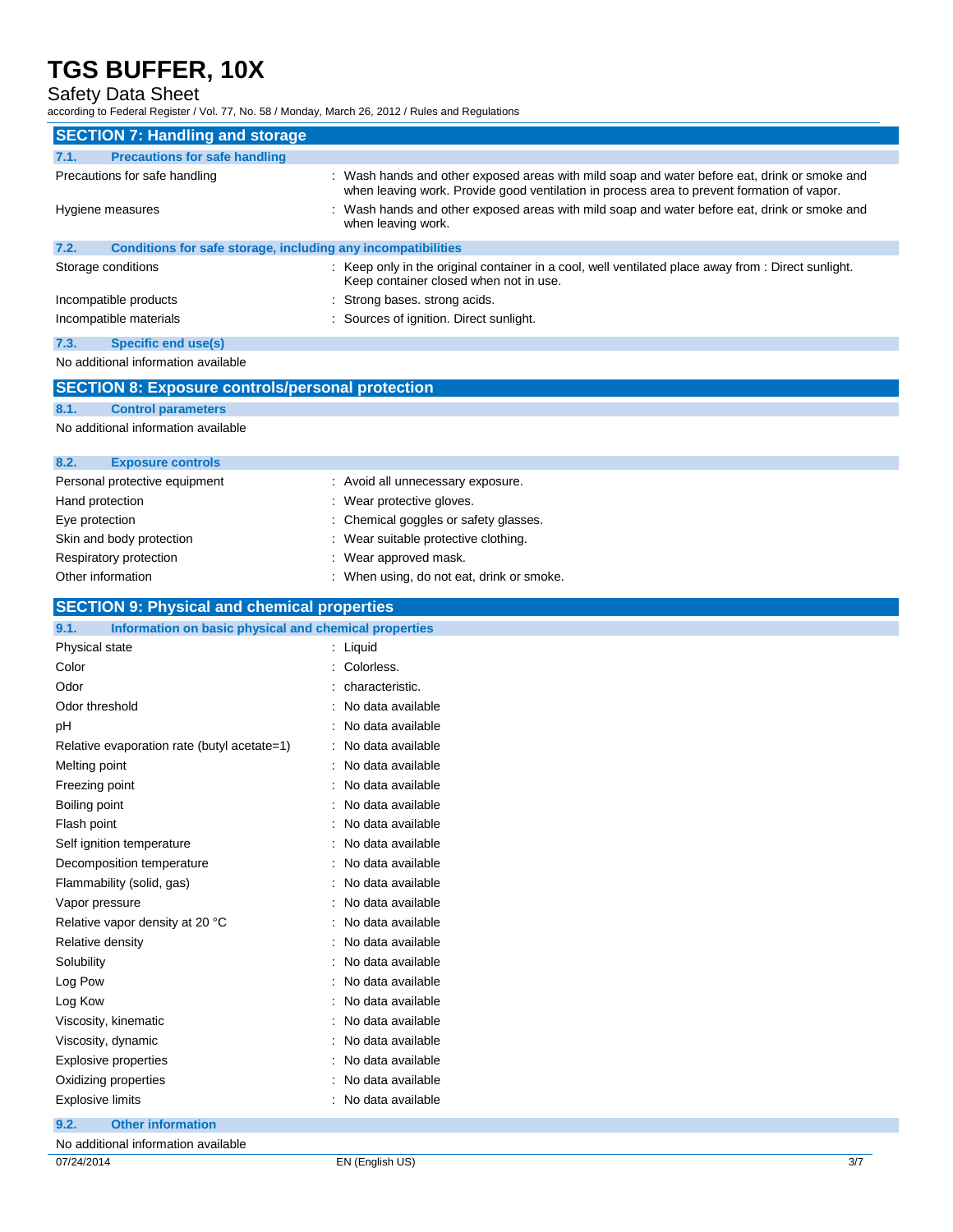### Safety Data Sheet

according to Federal Register / Vol. 77, No. 58 / Monday, March 26, 2012 / Rules and Regulations

| <b>SECTION 10: Stability and reactivity</b>            |                                                                                      |
|--------------------------------------------------------|--------------------------------------------------------------------------------------|
| <b>Reactivity</b><br>10.1.                             |                                                                                      |
| No additional information available                    |                                                                                      |
| 10.2.<br><b>Chemical stability</b>                     |                                                                                      |
| Not established.                                       |                                                                                      |
| 10.3.<br><b>Possibility of hazardous reactions</b>     |                                                                                      |
| Not established.                                       |                                                                                      |
| 10.4.<br><b>Conditions to avoid</b>                    |                                                                                      |
| Direct sunlight. Extremely high or low temperatures.   |                                                                                      |
| 10.5.<br><b>Incompatible materials</b>                 |                                                                                      |
| strong acids. Strong bases.                            |                                                                                      |
| <b>Hazardous decomposition products</b><br>10.6.       |                                                                                      |
| fume. Carbon monoxide. Carbon dioxide.                 |                                                                                      |
| <b>SECTION 11: Toxicological information</b>           |                                                                                      |
| 11.1.<br>Information on toxicological effects          |                                                                                      |
|                                                        |                                                                                      |
| Acute toxicity                                         | : Not classified                                                                     |
| glycine (56-40-6)                                      |                                                                                      |
| LD50 oral rat                                          | 7930 mg/kg (Rat)                                                                     |
| sodium dodecyl sulfate (151-21-3)                      |                                                                                      |
| LD50 oral rat                                          | 1288 mg/kg (977 mg/kg bodyweight; 1427 mg/kg bodyweight; Rat; Rat; Rat; Experimental |
| LD50 dermal rat                                        | value; Experimental value)<br>< 2000 mg/kg (Rat)                                     |
| LD50 dermal rabbit                                     | > 580 mg/kg (>500 mg/kg bodyweight; Rabbit; Rabbit)                                  |
| tris(hydroxymethyl)aminomethane (77-86-1)              |                                                                                      |
| LD50 oral rat                                          | 5900 mg/kg (Rat)                                                                     |
| Skin corrosion/irritation                              | : Causes skin irritation.                                                            |
| Serious eye damage/irritation                          | Causes serious eye irritation.                                                       |
| Respiratory or skin sensitization                      | : Not classified                                                                     |
| Germ cell mutagenicity                                 | : Not classified                                                                     |
| Carcinogenicity                                        | : Not classified                                                                     |
| Reproductive toxicity                                  | : Not classified                                                                     |
| Specific target organ toxicity (single exposure)       | : Not classified                                                                     |
| Specific target organ toxicity (repeated<br>exposure)  | : Not classified                                                                     |
| Aspiration hazard                                      | : Not classified                                                                     |
| Potential Adverse human health effects and<br>symptoms | : Based on available data, the classification criteria are not met.                  |
| Symptoms/injuries after skin contact                   | : Causes skin irritation.                                                            |
| Symptoms/injuries after eye contact                    | : Causes serious eye irritation.                                                     |
| <b>SECTION 12: Ecological information</b>              |                                                                                      |

# **12.1. Toxicity**

| glycine (56-40-6)                 |                                                                                |     |
|-----------------------------------|--------------------------------------------------------------------------------|-----|
| LC50 fish 1                       | > 5 ppm (24 h; Lepomis macrochirus)                                            |     |
| LC50 fish 2                       | > 5 ppm (24 h; Carassius auratus)                                              |     |
| sodium dodecyl sulfate (151-21-3) |                                                                                |     |
| LC50 fish 1                       | 4.62 mg/l (96 h; Salmo gairdneri (Oncorhynchus mykiss); Nominal concentration) |     |
| EC50 Daphnia 1                    | 6.3 - 7.8 mg/l (48 h; Daphnia magna; Static system)                            |     |
| 07/24/2014                        | EN (English US)                                                                | 4/7 |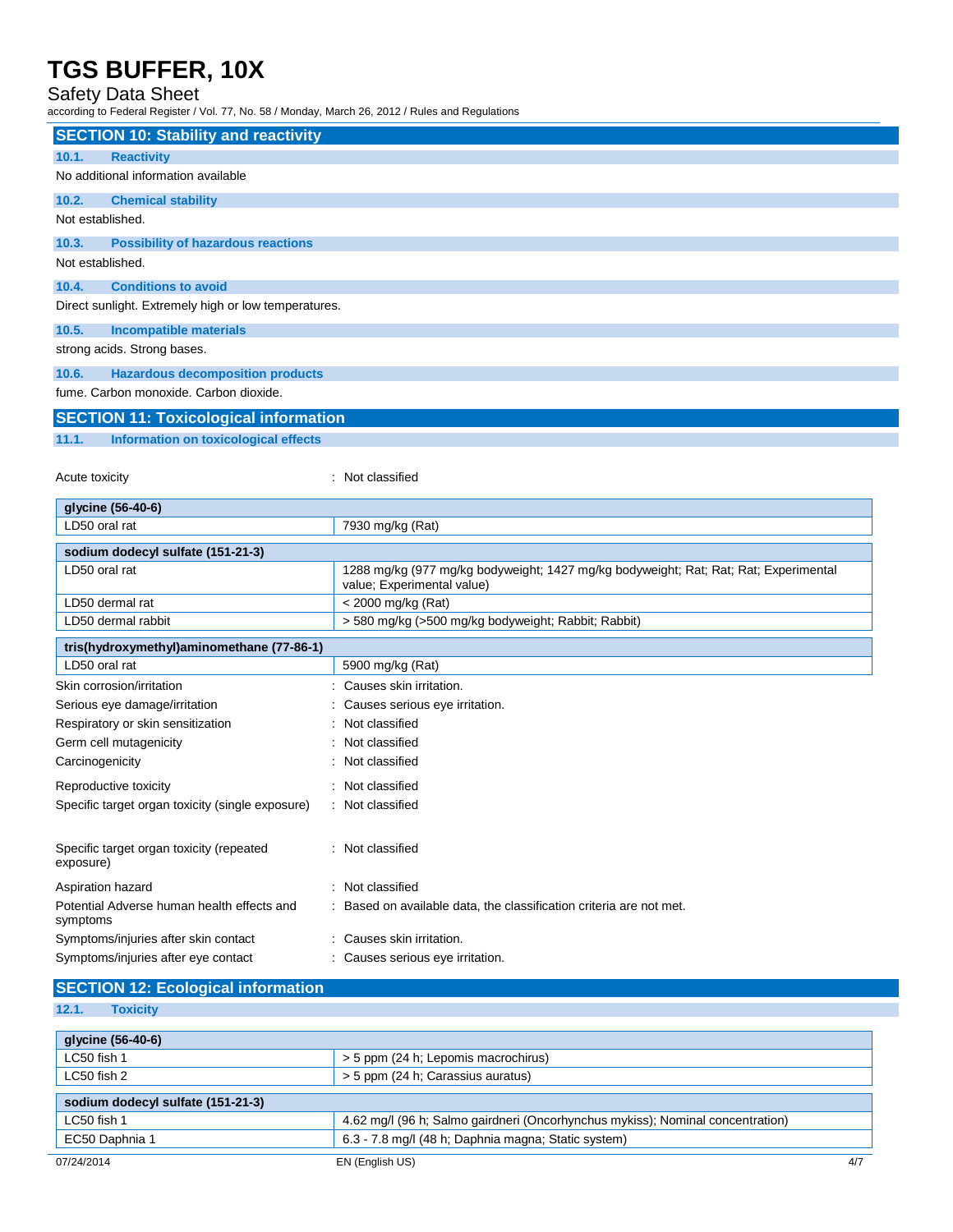# Safety Data Sheet

according to Federal Register / Vol. 77, No. 58 / Monday, March 26, 2012 / Rules and Regulations

| sodium dodecyl sulfate (151-21-3)         |                                                         |
|-------------------------------------------|---------------------------------------------------------|
| EC50 other aquatic organisms 1            | 18 mg/l (168 h; Lemna sp.)                              |
| LC50 fish 2                               | 7.97 mg/l (96 h; Brachydanio rerio)                     |
| EC50 Daphnia 2                            | 12.6 mg/l (48 h; Daphnia pulex)                         |
| Threshold limit other aquatic organisms 1 | 40 mg/l (72 h; Protozoa)                                |
| Threshold limit algae 1                   | 14.8 mg/l (72 h; Chlorophyta)                           |
| Threshold limit algae 2                   | 0.02 mg/l (192 h; Scenedesmus quadricauda; Growth rate) |
|                                           |                                                         |

#### **12.2. Persistence and degradability**

| <b>TURNER SHOW OF A THE MUNICIPALITY</b>            |                                                                         |
|-----------------------------------------------------|-------------------------------------------------------------------------|
| <b>TGS BUFFER, 10X</b>                              |                                                                         |
| Persistence and degradability                       | Not established.                                                        |
| glycine (56-40-6)                                   |                                                                         |
| Persistence and degradability                       | Readily biodegradable in water.                                         |
| BOD (% of ThOD)                                     | $(5 \text{ day}(s)) 0.86$                                               |
| sodium dodecyl sulfate (151-21-3)                   |                                                                         |
| Persistence and degradability                       | Readily biodegradable in water.                                         |
| tris(hydroxymethyl)aminomethane (77-86-1)           |                                                                         |
| Persistence and degradability                       | Biodegradability in water: no data available.                           |
| 12.3.<br><b>Bioaccumulative potential</b>           |                                                                         |
| TGS BUFFER, 10X                                     |                                                                         |
| Bioaccumulative potential                           | Not established.                                                        |
| glycine (56-40-6)                                   |                                                                         |
| Log Pow                                             | -3.21 (Experimental value)                                              |
| Bioaccumulative potential                           | Bioaccumulation: not applicable.                                        |
| sodium dodecyl sulfate (151-21-3)                   |                                                                         |
| BCF fish 1                                          | 3.9 - 5.3 (72 h; Cyprinus carpio)                                       |
| BCF fish 2                                          | 7.15 (Pisces; Chronic)                                                  |
| Log Pow                                             | 1.6                                                                     |
| Bioaccumulative potential                           | Low potential for bioaccumulation (BCF $<$ 500).                        |
| tris(hydroxymethyl)aminomethane (77-86-1)           |                                                                         |
| Log Pow                                             | $-1.56$                                                                 |
| Bioaccumulative potential                           | Bioaccumulation: not applicable.                                        |
| 12.4.<br><b>Mobility in soil</b>                    |                                                                         |
| No additional information available                 |                                                                         |
| 12.5.<br><b>Other adverse effects</b>               |                                                                         |
| Other information                                   | : Avoid release to the environment.                                     |
|                                                     |                                                                         |
| <b>SECTION 13: Disposal considerations</b>          |                                                                         |
| 13.1.<br><b>Waste treatment methods</b>             |                                                                         |
| Waste disposal recommendations                      | Dispose in a safe manner in accordance with local/national regulations. |
| Ecology - waste materials                           | : Avoid release to the environment.                                     |
| <b>SECTION 14: Transport information</b>            |                                                                         |
| In accordance with DOT                              |                                                                         |
| No dangerous good in sense of transport regulations |                                                                         |
| <b>Additional information</b>                       |                                                                         |
| Other information                                   | : No supplementary information available.                               |
|                                                     |                                                                         |
| ADR                                                 |                                                                         |
| Transport document description                      | : UN N/A                                                                |
| Packing group (ADR)                                 | $\therefore$ N/A                                                        |
|                                                     |                                                                         |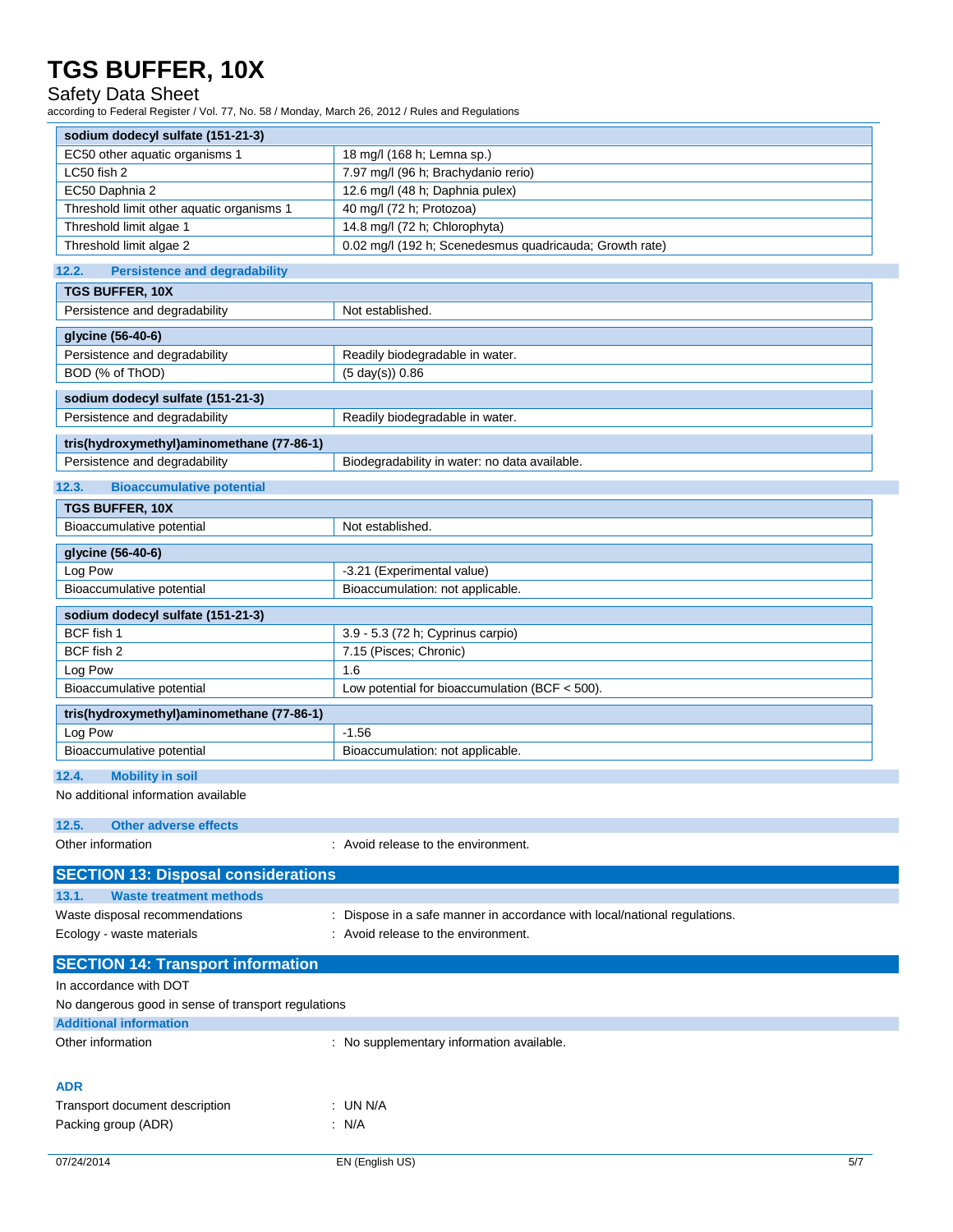## Safety Data Sheet

according to Federal Register / Vol. 77, No. 58 / Monday, March 26, 2012 / Rules and Regulations

#### **Transport by sea**

No additional information available

# **Air transport**

No additional information available

| <b>SECTION 15: Regulatory information</b>                                 |
|---------------------------------------------------------------------------|
| <b>15.1. US Federal regulations</b>                                       |
|                                                                           |
| glycine (56-40-6)                                                         |
| Listed on the United States TSCA (Toxic Substances Control Act) inventory |
| sodium dodecyl sulfate (151-21-3)                                         |
| Listed on the United States TSCA (Toxic Substances Control Act) inventory |
| water, reagent grade, usp purified (7732-18-5)                            |
| Listed on the United States TSCA (Toxic Substances Control Act) inventory |
| tris(hydroxymethyl)aminomethane (77-86-1)                                 |
| Listed on the United States TSCA (Toxic Substances Control Act) inventory |
|                                                                           |

**15.2. International regulations**

#### **CANADA**

No additional information available

#### **EU-Regulations**

No additional information available

#### **Classification according to Regulation (EC) No. 1272/2008 [CLP]**

**Classification according to Directive 67/548/EEC or 1999/45/EC** Not classified

#### **15.2.2. National regulations**

No additional information available

#### **15.3. US State regulations**

No additional information available

### **SECTION 16: Other information**

Other information in the contract of the contract of the contract of the contract of the contract of the contract of the contract of the contract of the contract of the contract of the contract of the contract of the contr

Full text of H-phrases: see section 16:

| Acute Tox. 4 (Dermal) | Acute toxicity (dermal) Category 4                          |
|-----------------------|-------------------------------------------------------------|
| Acute Tox. 4 (Oral)   | Acute toxicity (oral) Category 4                            |
| Eye Irrit. 2A         | Serious eye damage/eye irritation Category 2A               |
| Skin Irrit, 2         | Skin corrosion/irritation Category 2                        |
| STOT SE 3             | Specific target organ toxicity (single exposure) Category 3 |
| H302                  | Harmful if swallowed                                        |
| H312                  | Harmful in contact with skin                                |